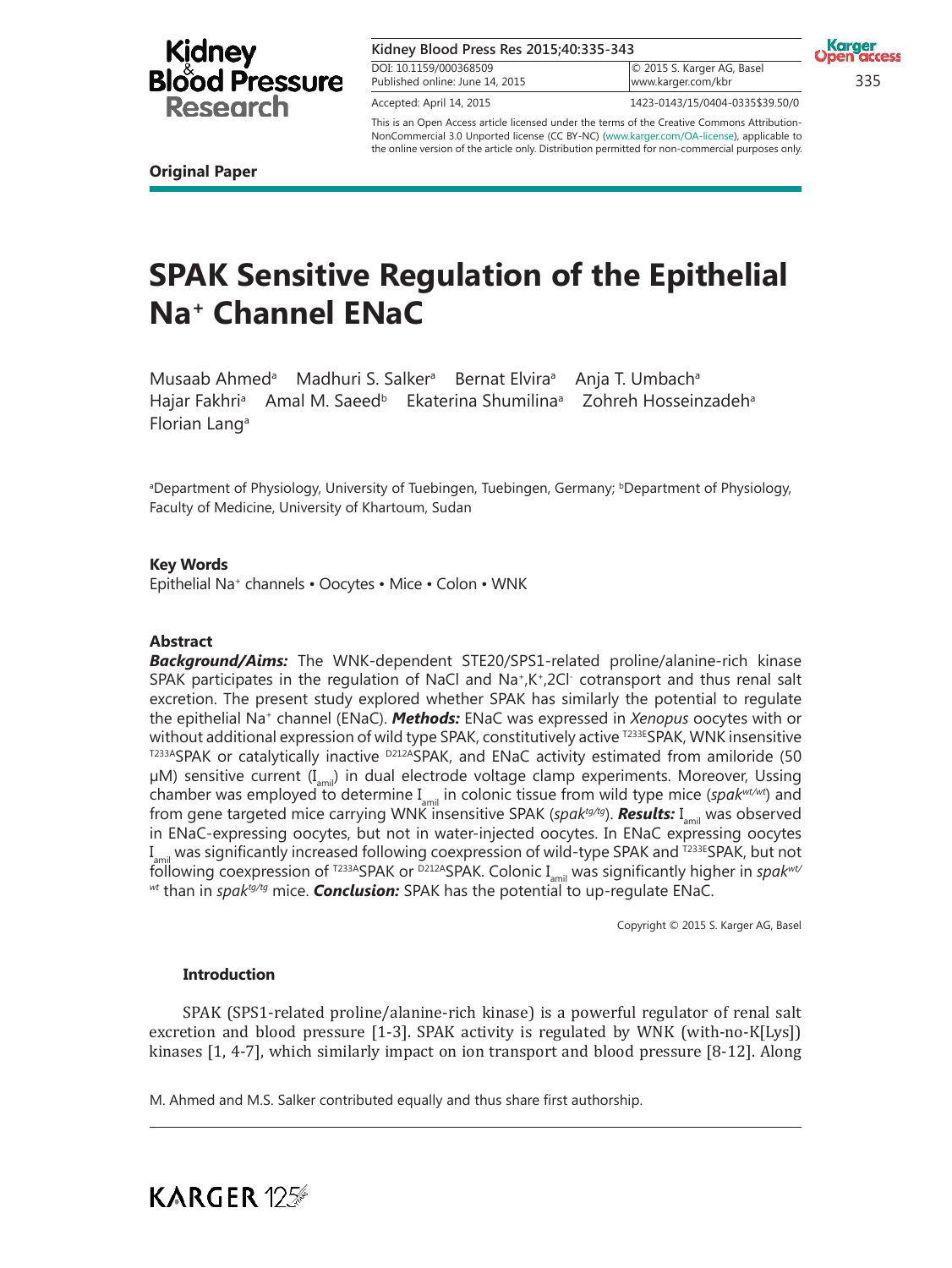#### **Kidney Blood Press Res 2015;40:335-343**

DOI: 10.1159/000368509 Published online: June 14, 2015

Ahmed/Salker/Elvira/Umbach/Fakhri/Saeed/Shumilina/Hosseinzadeh/Lang: SPAK Sensitive ENaC Activity

© 2015 S. Karger AG, Basel

those lines mutations of genes encoding WNK kinases underly Gordon's syndrome, a genetic disease characterized by hypertension and hyperkalaemia [5, 6, 13, 14]. SPAK sensitive transporters include NaCl and Na<sup>+</sup>,K<sup>+</sup>,2Cl<sup>-</sup> cotransporters [4, 7, 8, 15-25]. Moreover, SPAK and/or the related oxidative stress-responsive kinase 1 (OSR1) modify the function of further transport molecules including Na<sup>+</sup> coupled phosphate transport [26, 27], and Na<sup>+</sup>/ H+ exchanger [28]. These kinases may thus participate in the regulation of further epithelial transport processes.

The present study explored whether SPAK modifies the epithelial Na+channel ENaC [29]. To this end, cRNA encoding ENaC was injected into *Xenopus* oocytes with or without cRNA encoding wild-type, constitutively active, WNK1-insensitive or catalytically inactive SPAK. As SPAK is known to be highly expressed in the colon [30], Ussing chamber experiments have been performed to quantify ENaC activity in colonic epithelium isolated from gene targeted mice expressing SPAK resistant to activation by WNK (*spaktg/tg*) and from mice expressing wild type SPAK (*spakwt/wt*).

# **Materials and Methods**

### *Constructs*

Constructs encoding rat ENaC [31], wild-type SPAK, WNK1 insensitive inactive T233ASPAK, constitutively active <sup>T233E</sup>SPAK, and catalytically inactive <sup>D212A</sup>SPAK [7] as well as wild type Nedd4-2 [32] were used for generation of cRNA as described previously [33, 34]

### *Voltage clamp in Xenopus oocytes*

*Xenopus* oocytes were prepared as previously described [35]. 1 ng cRNA encoding each subunit of ENAC (α,β,γ) and 10 ng cRNA encoding wild-type SPAK, <sup>T233A</sup>SPAK, <sup>T233E</sup>SPAK, or <sup>D212A</sup>SPAK were injected on the same day after oocyte preparation [26, 36]. The oocytes were maintained at 17°C in ND96-A solution containing (in mM): 88.5 NaCl, 2 KCl, 1 MgC12, 1.8 CaC12, 5 HEPES, tretracycline (Sigma, 0.11 mM), ciprofloxacin (Sigma, 4 lM), gentamycin (Refobacin, 0.2 mM), theophylin (Euphylong, 0.5 mM), and sodium pyruvate (Sigma, 5 mM). The pH was adjusted to 7.5 by addition of NaOH. The voltage clamp experiments were performed at room temperature 3 days after injection [37, 38]. Two-electrode voltageclamp recordings were obtained at a holding potential of -80 mV. ENaC was determined from amiloride (50 μM)-sensitive current  $(I_{\text{amil}})$ . The data were filtered at 10 Hz and recorded with a Digidata A/D-D/A converter and Clampex 9.2 software for data acquisition and analysis (Axon Instruments) [39]. The control superfusate (ND96) contained (in mM): 93.5 NaCl, 2 KCl, 1.8 CaCl<sub>2</sub>, 1 MgCl<sub>2</sub> and 5 HEPES, pH 7.4. The flow rate of the superfusion was approx. 20 ml/min, and a complete exchange of the bath solution was reached within about 10 s [40, 41].

### *Ussing chamber experiments*

All animal experiments were conducted according to the German law for the welfare of animals and according to the guidelines of the American Physiological Society and were approved by local authorities (Regierungspräsidium Tübingen). Experiments were performed using colonic segments from 16-week old female gene targeted mice expressing SPAK resistant to WNK-dependent activation (*spaktg/tg*) and in mice expressing wild-type SPAK (*spakwt/wt*) [27]. Prior to the experiments mice had free access to food (1314, Altromin, Heidenau, Germany) and water *ad libitum,* and were kept under constant humidity (55 ± 10%), temperature (22 ± 2ºC) and 12h light-dark cycle conditions.

Mice were fasted for 6 hours prior to experiments. ENaC activity was estimated from the amiloridesensitive potential difference and current across the colonic epithelium. After removing the outer serosal and the muscular layer of late distal colon under a microscope, tissues were mounted onto a custom-made mini-Ussing chamber with an opening diameter of 0.99 mm and an opening area of 0.00769 cm<sup>2</sup>. Transepithelial potential difference  $(V_{1e})$  was determined continuously and transepithelial resistance  $(R_{1e})$  estimated from the voltage deflections  $(ΔV_{1e})$  elicited by imposing rectangular test currents of 1 μA and 1.2 s duration at a rate of 8/min. R<sub>te</sub> was calculated according to Ohm's law [35, 42]. The serosal and luminal perfusate

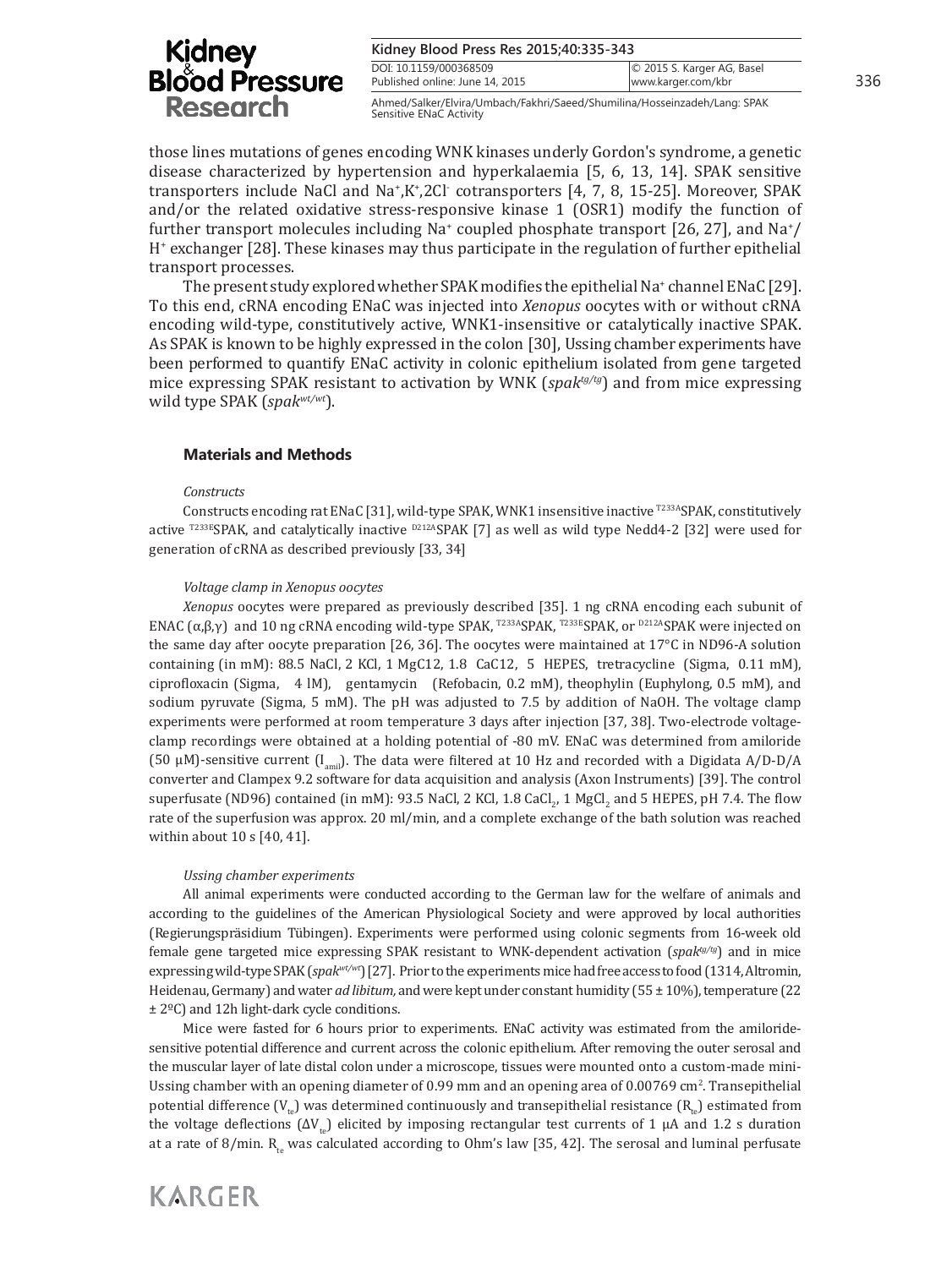| Kidney Blood Press Res 2015;40:335-343                                    |                                                  |     |
|---------------------------------------------------------------------------|--------------------------------------------------|-----|
| DOI: 10.1159/000368509<br>Published online: June 14, 2015                 | © 2015 S. Karger AG, Basel<br>www.karger.com/kbr | 337 |
| Ahmed/Salker/Elvira/Umbach/Fakhri/Saeed/Shumilina/Hosseinzadeh/Lang: SPAK |                                                  |     |

contained (in mM): 145 NaCl, 1 MgCl<sub>2</sub>, 2.6 Ca-gluconate, 0.4 KH<sub>2</sub>PO<sub>4</sub>, 1.6 K<sub>2</sub>HPO<sub>4</sub>, 5 glucose. To assess ENaC mediated transport, 50  $\mu$ M amiloride (Sigma, Taufkirchen; in DMSO) was added to the luminal perfusate.

Sensitive ENaC Activity

#### *Metabolic cages*

Mice were placed individually in metabolic cages (Techniplast, Hohenpeissenberg, Germany) and they were maintained on a standard diet and had free access to tap water before the experiment [28, 43]. They were allowed a two day habituation period. Subsequently, feces were collected daily for four days. Feces were collected in separated tubes in order to assure quantitative collection.

#### *Determination of serum aldosterone as well as serum, urinary and fecal electrolyte concentrations*

To collect blood specimen, animals were lightly anesthetized and about 50 - 200 μl of blood was collected into serum tubes by puncturing the retro-orbital plexus [28]. The serum aldosterone concentration was determined using a commercial ELISA kit (Alpha Diagnostics International, Texas; USA). Fecal dry weight was obtained by drying the collected sample at 80°C for three hours. The fecal samples were prepared for determination of Na<sup>+</sup> content by dissolving in nitric acid (0.75 M HNO<sub>3</sub>) and 48 hours at 50°C with continuous shaking. The homogenized samples were centrifuged at 3,500 g for 10 min and 1 ml of the supernatants were again centrifuged at 10,000 g for 5 min. Aliquots from the second supernatants were diluted and the Na<sup>+</sup> content of the supernatant was determined by flame photometry. The measured electrolyte concentrations were calculated to obtain the fecal sodium excretion in µmol per g of feces excreted within 24 hours.

#### *Statistical analysis*

Data are provided as means ± SEM, n represents the number of oocytes or colonic segments investigated. All voltage clamp experiments were repeated with at least 2-3 batches of oocytes; in all repetitions qualitatively similar data were obtained. Data were tested for significance using ANOVA (Tukey test or Kruskal-Wallis test) or two-tailed unpaired t-test, as appropriate. Results with \* *p* < 0.05 were considered statistically significant.

#### **Results**

**KARGER** 

The present study explored whether WNK-dependent STE20/SPS1-related proline/ alanine-rich kinase SPAK modifies the activity of the epithelial Na<sup>+</sup> channel ENaC. To this end, cRNA encoding ENaC was injected into *Xenopus laevis* oocytes with or without additional injection of cRNA encoding wild-type SPAK. ENaC activity was estimated from the current  $(I_{\text{amil}})$  generated by the ENaC inhibitor amiloride (50 µM) as determined utilizing dual electrode voltage clamp. As illustrated in Fig.1,  $I_{\text{amil}}$  was virtually absent in water-injected *Xenopus* oocytes, indicating that *Xenopus* oocytes do not express appreciably endogenous ENaC (Fig. 1). In contrast, amiloride generated a large current in *Xenopus* oocytes injected with cRNA encoding ENaC. The additional injection of cRNA encoding wild-type SPAK was followed by a significant increase of I<sub>amil</sub> in ENaC-expressing *Xenopus* oocytes.

Further experiments addressed whether the effect of wild type SPAK is mimicked by SPAK mutants. To this end, cRNA encoding ENaC was injected into *Xenopus laevis* oocytes with or without additional injection of cRNA encoding constitutively active <sup>T233E</sup>SPAK, WNKresistant T233ASPAK or catalytically inactive <sup>D212A</sup>SPAK. As illustrated in Fig. 2, the coexpression of constitutively active  $T^{233E}$ SPAK was followed by a significant increase of I<sub>amil</sub> in ENaCexpressing *Xenopus* oocytes. In contrast, the additional expression of WNK insensitive inactive <sup>T233A</sup>SPAK or catalytically inactive <sup>D212A</sup>SPAK did not modify  $I_{\text{unit}}$  in ENaC-expressing *Xenopus* oocytes (Fig. 2).

ENaC is downregulated by the ubiquitin ligase Nedd4-2 [29]. In order to test, whether SPAK is effective by preventing the effect of Nedd4-2 on ENaC activity, experiments were performed in ENaC expressing oocytes without or with coexpression of Nedd4-2 and/or wild type SPAK. As illustrated in Fig. 3, the amiloride sensitive current in ENaC expressing *Xenopus* oocytes was significantly decreased by coxpression of Nedd4-2. The coexpression of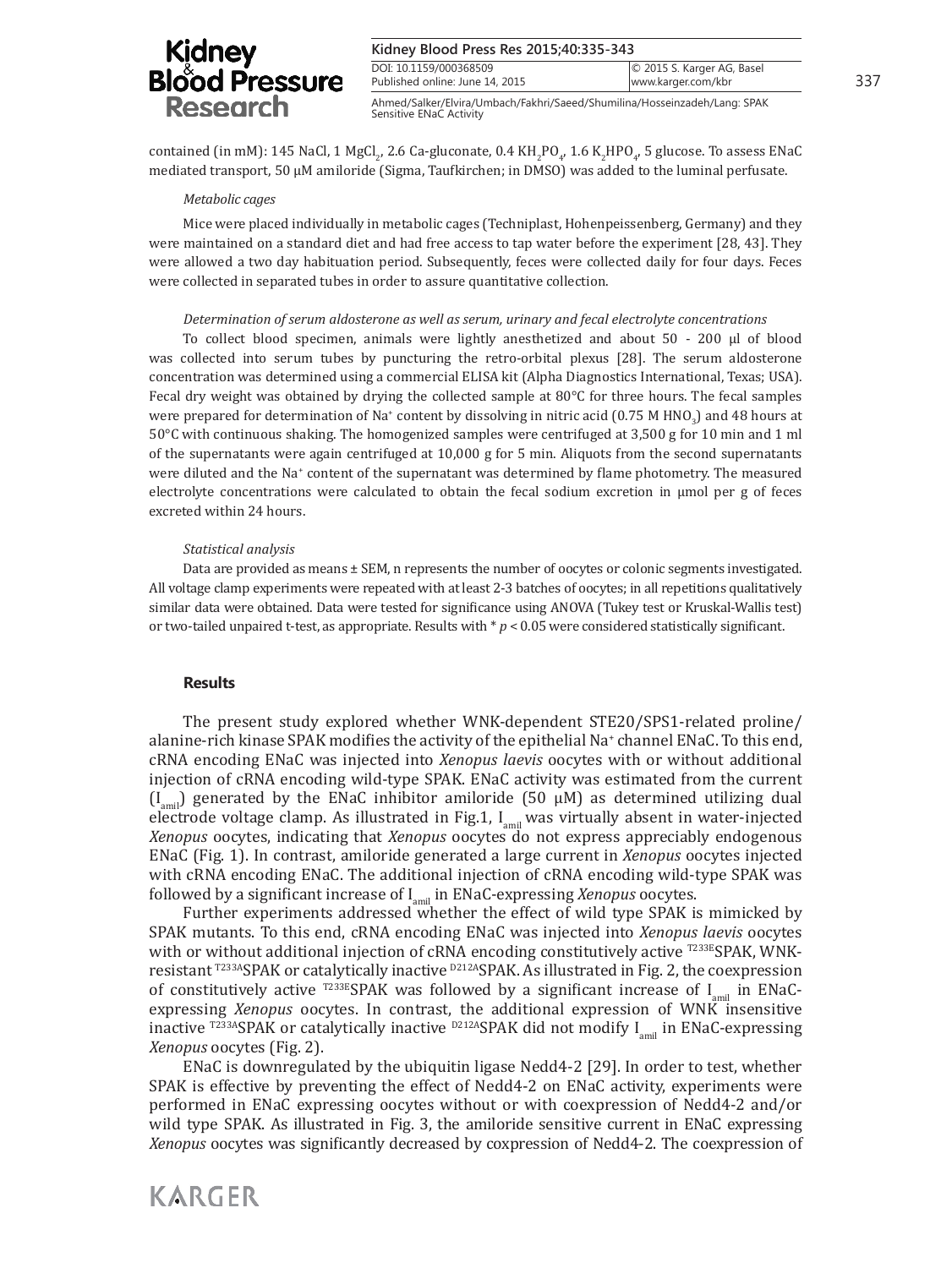| Kidney Blood Press Res 2015;40:335-343           |     |
|--------------------------------------------------|-----|
| © 2015 S. Karger AG, Basel<br>www.karger.com/kbr | 338 |
|                                                  |     |

Ahmed/Salker/Elvira/Umbach/Fakhri/Saeed/Shumilina/Hosseinzadeh/Lang: SPAK Sensitive ENaC Activity

**Fig. 1.** Effect of wild-type SPAK on amiloride induced current in ENaC-expressing *Xenopus laevis* oocytes. A: Representative original tracings showing amiloride (50 µM)-induced  $current \t(I_{\text{max}})$ at -80 mV holding potential in *Xenopus* oocytes injected with water (a), expressing ENaC alone (b), or expressing ENaC with



additional coexpression of wild-type SPAK (c). B: Arithmetic means  $\pm$  SEM (n = 3-12) of amiloride (50  $\mu$ M)-induced current ( $I_{\text{amil}}$ ) at -80 mV holding potential in *Xenopus* oocytes injected with water (dotted bar), expressing ENaC alone (white bar), or expressing ENaC together with wild-type SPAK (black bar). \* \*\*indicates statistically significant (*p*< 0.001) difference from *Xenopus* oocytes expressing ENaC alone (Tukey test).

**Fig. 2.** Effect of constitutively active T233ESPAK. WNK insensitive inactive T233ASPAK or catalytically inactive <sup>D212A</sup>SPAK coexpression on amiloride induced current in ENaC-expressing *Xenopus laevis* oocytes. A: Representative original tracings showing amiloride (50 µM)-induced current  $(I<sub>amil</sub>)$  at -80 mV holding potential in *Xenopus* 



oocytes expressing ENaC alone (a), or expressing ENaC with additional coexpression of constitutively active  $T^{233E}$ SPAK (b), WNK insensitive  $T^{233A}$ SPAK (c), or catalytically inactive  $D^{212A}$ SPAK (d). B: Arithmetic means  $\pm$ SEM (n = 10-12) of amiloride (50 µM)-induced current (Iamil) at -80 mV holding potential in *Xenopus* oocytes expressing ENaC alone (white bar), or expressing ENaC together with constitutively active T233ESPAK (black bar), WNK insensitive <sup>T233A</sup>SPAK (dark grey bar), or catalytically inactive <sup>D212A</sup>SPAK (light grey bar). \*\*\*indicates statistically significant (*p* < 0.001) difference from *Xenopus* oocytes expressing ENaC alone, ### (p<0.001) indicate statistically significant difference from the respective value with  $T^{233E}SPAK$  expression alone (Tukey test).

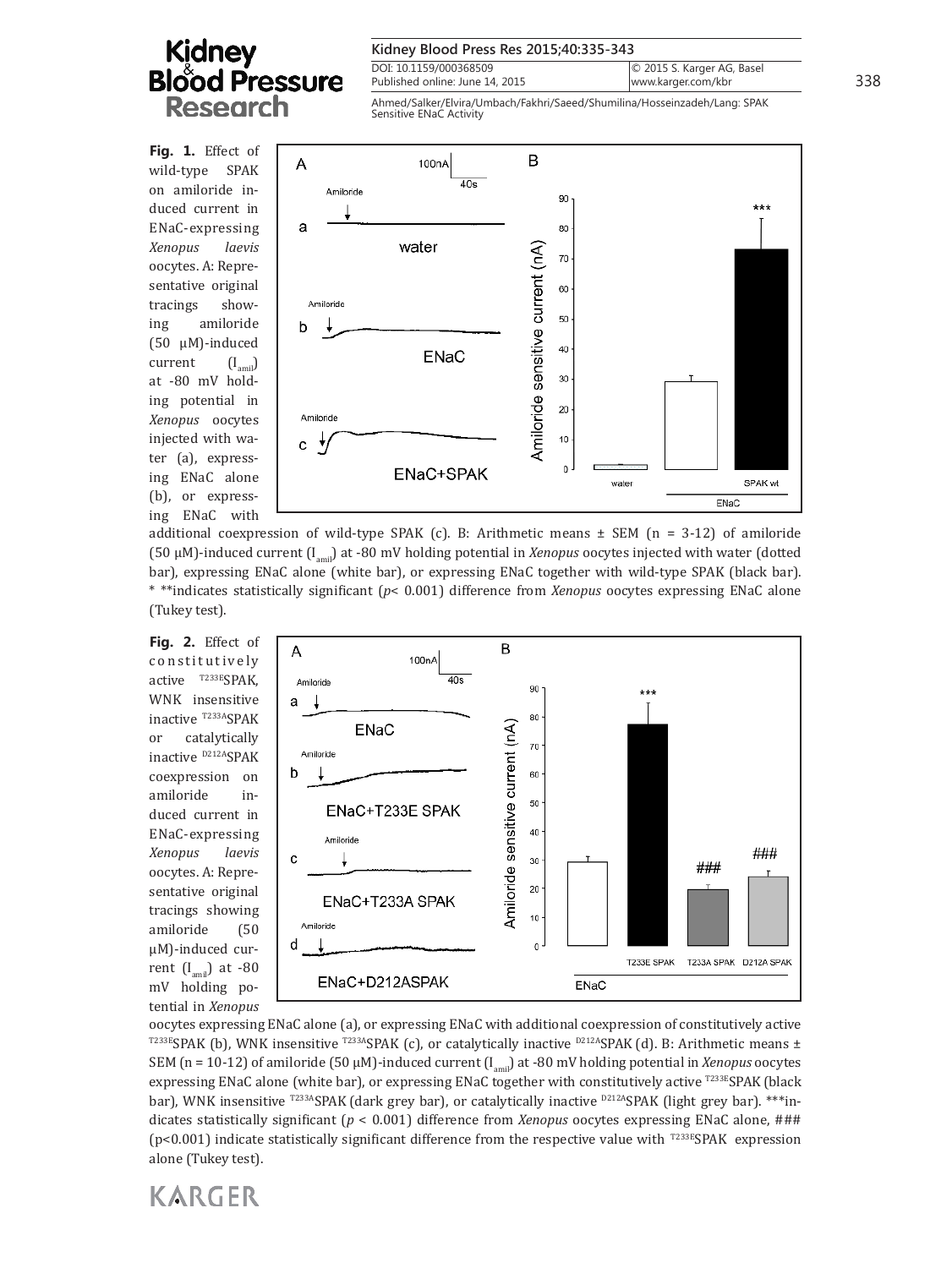| Kidney Blood Press Res 2015;40:335-343                                                               |                                                  |     |
|------------------------------------------------------------------------------------------------------|--------------------------------------------------|-----|
| DOI: 10.1159/000368509<br>Published online: June 14, 2015                                            | © 2015 S. Karger AG, Basel<br>www.karger.com/kbr | 339 |
| Ahmed/Salker/Elvira/Umbach/Fakhri/Saeed/Shumilina/Hosseinzadeh/Lang: SPAK<br>Sensitive ENaC Activity |                                                  |     |

**Fig. 3.** Effect of Nedd4-2 in the presence and absence of SPAK on amiloride sensitive current in ENaC-expressing *Xenopus* oocytes. A. Original tracings of the amiloride (50 µM) sensitive current at -80 mV holding potential in *Xenopus* oocytes expressing ENaC either alone (a, ENaC),



or with additional coexpression of Nedd4-2 (b, ENaC+Nedd4-2), SPAK (c, ENaC+ SPAK), or both SPAK and Nedd4-2 (d, ENaC+Nedd4-2+ SPAK). B. Arithmetic means  $\pm$  SEM (n = 9-12) of the amiloride (50 µM) sensitive current at -80 mV holding potential in *Xenopus* oocytes expressing ENaC alone (ENaC, white bar), or expressing ENaC with additional coexpression of Nedd4-2 (light grey bar), of SPAK (black bar) or of SPAK and Nedd4-2 (dark grey bar). \*\*\* (*p*<0.001) indicate statistically significant difference from the value obtained in oocytes expressing ENaC alone,  $\# \# \{p<0.001\}$  indicate statistically significant difference from the respective value with Nedd4-2 expression alone, &&& (p<0.001) indicate statistically significant difference from the respective value with wild type SPAK expression alone (Tukey test).

**Fig. 4.** Amiloride induced transepithelial current in colonic epithelia from spak*wt/wt*and spak *tg/tg* mice. A. Original tracings illustrating the effect of test currents  $(1 \mu A)$  showing the effect of amiloride (50  $\mu$ M) on the transepithelial colonic potential difference in *spakwt/wt* and *spaktg/ tg* mice. Arrows highlight the addition of amiloride (50 µM). B. Arithmetic means  $\pm$  SEM (n = 6) of the amiloride (50 µM) induced equivalent short-circuit current across colonic epithelium from *spakwt/wt* (white bar) and *spaktg/tg* mice (black bar). \*(p<0.05) indicates statistically significant difference from *spakwt/wt* (unpaired t-test).



**KARGER**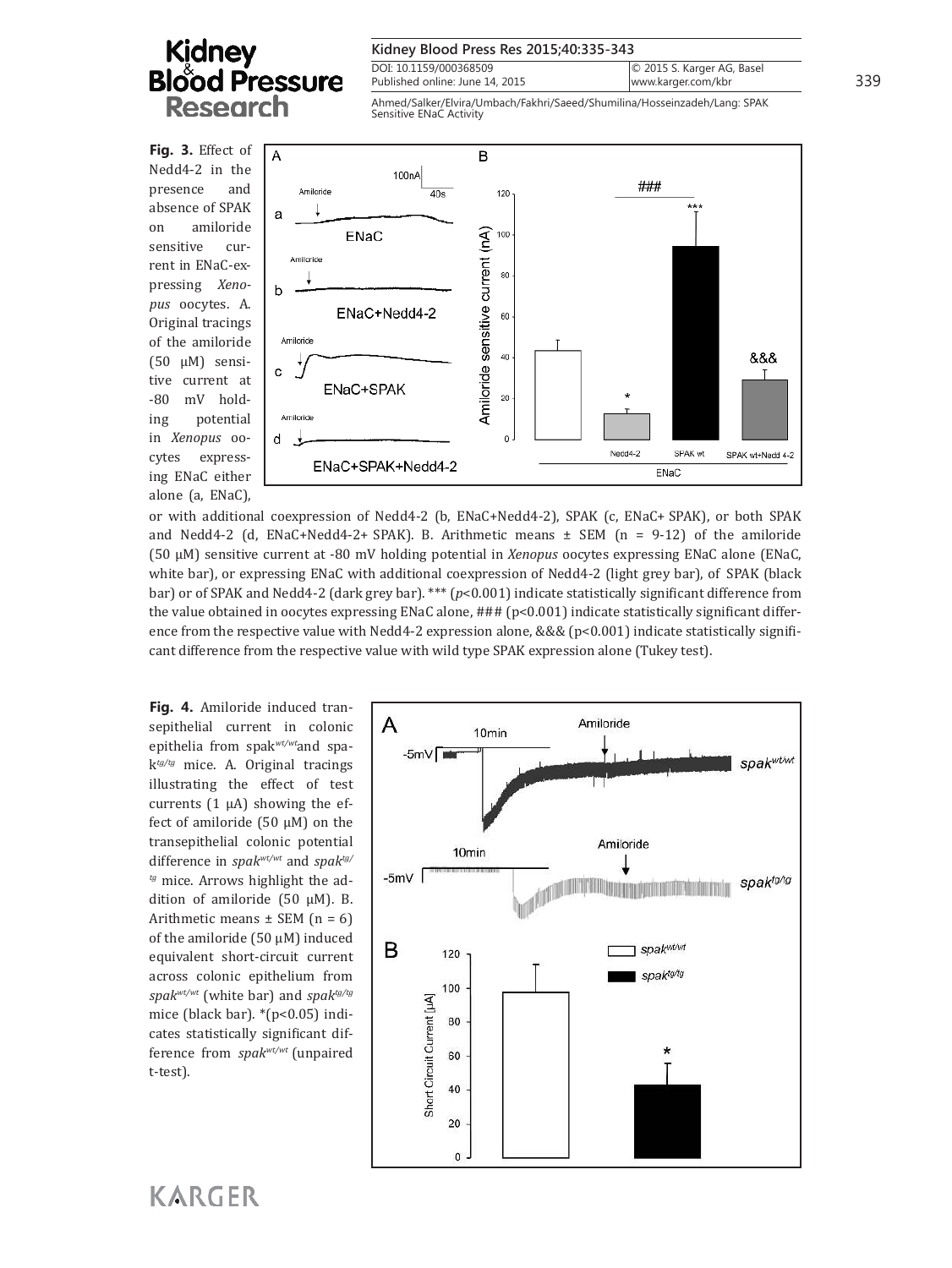| Kidney Blood Press Res 2015;40:335-343                                    |                                                  |     |
|---------------------------------------------------------------------------|--------------------------------------------------|-----|
| DOI: 10.1159/000368509<br>Published online: June 14, 2015                 | © 2015 S. Karger AG, Basel<br>www.karger.com/kbr | 340 |
| Ahmed/Salker/Elvira/Umbach/Fakhri/Saeed/Shumilina/Hosseinzadeh/Lang: SPAK |                                                  |     |

Nedd4-2 similarly decreased the amiloride sensitive current in oocytes coexpressing ENaC and wild type SPAK.

Sensitive ENaC Activity

In order to test whether upregulation of ENaC by SPAK plays a role *in vivo*, amiloride-induced current was measured in colonic epithelia utilizing Ussing chambers. As illustrated in Fig. 4, the colonic amiloride-induced current was significantly lower in gene targeted mice expressing WNK insensitive Spak (*spaktg/tg*) than in wild-type littermates (*spakwt/wt*). Fecal Na<sup>+</sup> concentration was similar in *spaktg/tg* mice (160 ± 4 µmol/g, n = 4) and in *spakwt/wt* mice  $(171 \pm 3 \text{ \mu m})/\text{g}$ , n = 5). Similarly, plasma aldosterone levels were similar in *spak<sup>tg/tg</sup>* mice  $(207 \pm 31 \text{ pg/dl}, n = 4)$  and in *spak<sup>wt/wt</sup>* mice  $(254 \pm 35 \text{ pg/dl}, n = 4)$ .

#### **Discussion**

The present study discloses a novel potential function of SPAK, i.e. stimulation of ENaC. Both, wild-type and constitutively active  $\frac{1}{1233E}$ SPAK, but not the catalytically inactive mutant D212ASPAK [7], upregulated ENaC activity. Thus, kinase activity is required for the stimulation of ENaC by SPAK. Moreover, the effect apparently requires WNK1 sensitive activation of SPAK, as the WNK insensitive <sup>T233A</sup>SPAK [7] was not capable to upregulate ENaC activity.

The present study did not address the cellular mechanisms involved in the SPAK sensitive regulation of ENaC. In theory, SPAK could be effective by phosphorylating ENaC itself or by modifying the functions of other kinases known to regulate ENaC. ENaC is regulated by a variety of kinases [44]. ENaC is stimulated by SGK isoforms, PKA, CK2, GRK2, IKKβ and PKD1 and inhibited by PKC, ERK1/2 and AMPK [44]. SGK is up-regulated by TORC2 and PDK1 [44]. The upregulation of ENaC following coexpression of SPAK could result from enhanced ENaC protein abundance in the cell membrane or activation of existing ENaC protein. Additional experiments are required to discriminate between those possibilities.

The functional significance of SPAK sensitive regulation of ENaC is illustrated by the observation that the amiloride sensitive current across the colonic epithelium is lower in mice carrying the WNK1 insensitive T243ASPAK (*spaktg/tg*) than in wild-type SPAK (*spakwt/ wt*). In a previous study, the amiloride sensitive current across the colonic epithelium was shown to be higher in heterozygous mice carrying one allele of WNK1 resistant OSR1 [28]. Whether or not SPAK and OSR1 exert opposing functions in colonic epithelium, remains to be shown. Neither fecal Na<sup>+</sup> excretion nor aldosterone plasma levels were significantly different between *spaktg/tg* and *spakwt/wt* mice. Thus, the impact of SPAK resistance to WNK1 on renal salt excretion and extracellular fluid volume is apparently small and/or compensated by other mechanisms regulating fecal salt excretion and extracellular fluid volume.

Dysregulation of ENaC may affect a variety of functions including deranged regulation of renal salt excretion [45], blood pressure [29], cell volume [46], fluid transport in the lung [47, 48], endothelial function [49] and embryo implantation [50]. To which extent SPAK or WNK sensitive activation of SPAK participates in the regulation of those functions remains to be established.

#### **Conclusion**

In conclusion, SPAK has the potential to up-regulate ENaC and may thus contribute to the complex regulatory network of this important channel.

#### **Disclosure Statement**

The authors of this manuscript state that they do not have any conflict of interests and nothing to disclose.

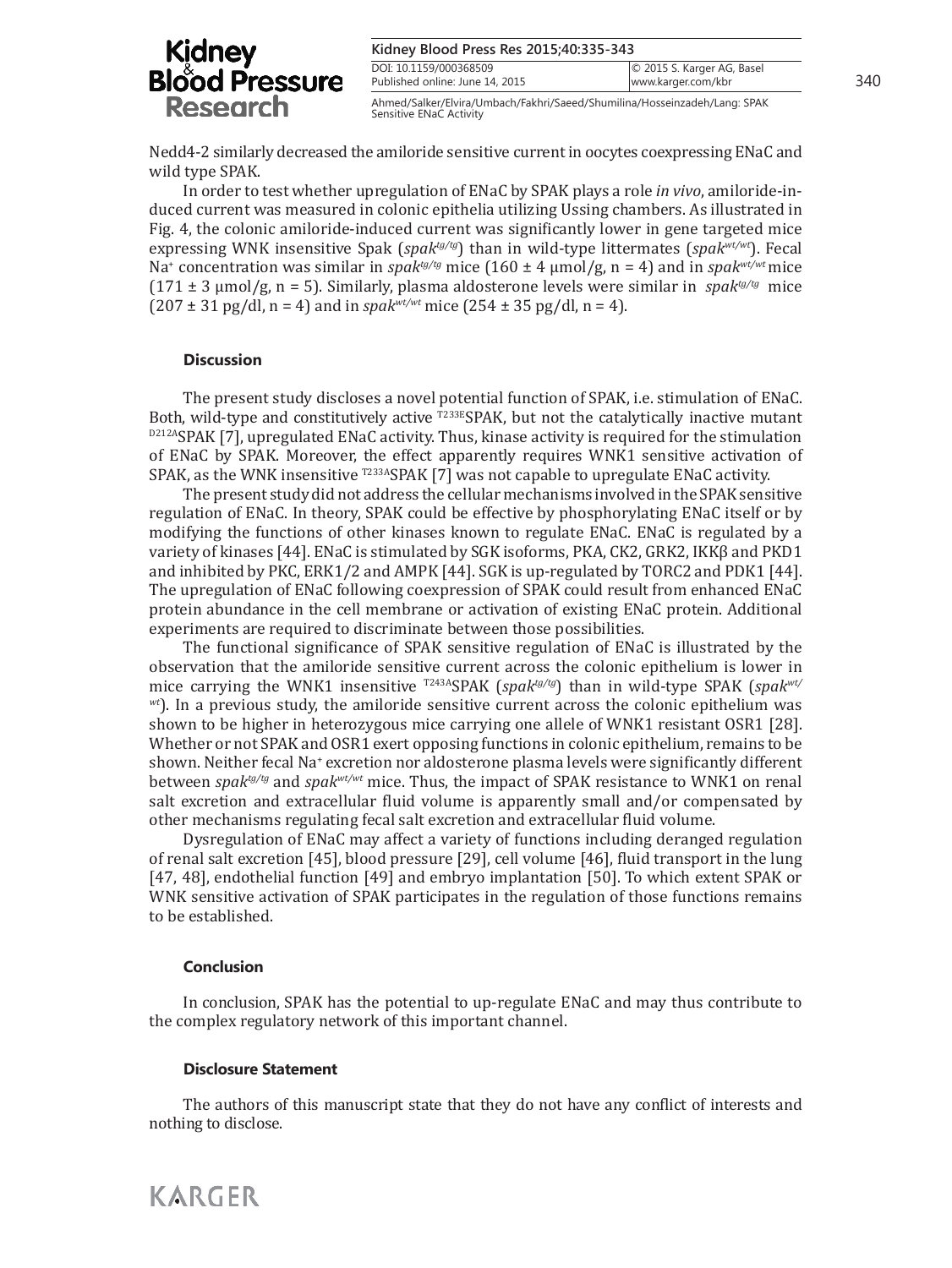| Kidney Blood Press Res 2015;40:335-343                    |                                                  |     |
|-----------------------------------------------------------|--------------------------------------------------|-----|
| DOI: 10.1159/000368509<br>Published online: June 14, 2015 | © 2015 S. Karger AG, Basel<br>www.karger.com/kbr | 341 |

Ahmed/Salker/Elvira/Umbach/Fakhri/Saeed/Shumilina/Hosseinzadeh/Lang: SPAK Sensitive ENaC Activity

### **Acknowledgements**

The authors acknowledge the meticulous preparation of the manuscript by Sari Rübe and technical support by Elfriede Faber. This study was supported by the Deutsche Forschungsgemeinschaft (GRK 1302, SFB 773 B4/A1, La 315/13-3), the EMBO Long-Term Fellowship (ALTF 20-2013 to M.S.S.) and the Open Access Publishing Fund of Tuebingen University.

# **References**

- 1 Rafiqi FH, Zuber AM, Glover M, Richardson C, Fleming S, Jovanovic S, Jovanovic A, O'Shaughnessy KM, Alessi DR: Role of the WNK-activated SPAK kinase in regulating blood pressure. EMBO Mol Med 2010;2:63-75.
- 2 Castaneda-Bueno M, Gamba G: SPAKling insight into blood pressure regulation. EMBO Mol Med 2010;2:39- 41.
- 3 Yang SS, Lo YF, Wu CC, Lin SW, Yeh CJ, Chu P, Sytwu HK, Uchida S, Sasaki S, Lin SH: SPAK-knockout mice manifest Gitelman syndrome and impaired vasoconstriction. J Am Soc Nephrol 2010;21:1868-1877.
- 4 Vitari AC, Thastrup J, Rafiqi FH, Deak M, Morrice NA, Karlsson HK, Alessi DR: Functional interactions of the SPAK/OSR1 kinases with their upstream activator WNK1 and downstream substrate NKCC1. Biochem J 2006;397:223-231.
- 5 Glover M, Zuber AM, O'Shaughnessy KM: Hypertension, dietary salt intake, and the role of the thiazidesensitive sodium chloride transporter NCCT. Cardiovasc Ther 2011;29:68-76.
- 6 O'Reilly M, Marshall E, Speirs HJ, Brown RW: WNK1, a gene within a novel blood pressure control pathway, tissue-specifically generates radically different isoforms with and without a kinase domain. J Am Soc Nephrol 2003;14:2447-2456.
- 7 Fezai M, Elvira B, Borras J, Ben-Attia M, Hoseinzadeh Z, Lang F: Negative regulation of the creatine transporter SLC6A8 by SPAK and OSR1. Kidney Blood Press Res 2014;39:546-554.
- 8 Kahle KT, Rinehart J, Lifton RP: Phosphoregulation of the Na-K-2Cl and K-Cl cotransporters by the WNK kinases. Biochim Biophys Acta 2010;1802:1150-1158.
- 9 Flatman PW: Cotransporters, WNKs and hypertension: an update. Curr Opin Nephrol Hypertens 2008;17:186-192.
- 10 Furgeson SB, Linas S: Mechanisms of type I and type II pseudohypoaldosteronism. J Am Soc Nephrol 2010;21:1842-1845.
- 11 Uchida S: Pathophysiological roles of WNK kinases in the kidney. Pflugers Arch 2010;460:695-702.
- 12 Wilson FH, Disse-Nicodeme S, Choate KA, Ishikawa K, Nelson-Williams C, Desitter I, Gunel M, Milford DV, Lipkin GW, Achard JM, Feely MP, Dussol B, Berland Y, Unwin RJ, Mayan H, Simon DB, Farfel Z, Jeunemaitre X, Lifton RP: Human hypertension caused by mutations in WNK kinases. Science 2001;293:1107-1112.
- 13 Achard JM, Disse-Nicodeme S, Fiquet-Kempf B, Jeunemaitre X: Phenotypic and genetic heterogeneity of familial hyperkalaemic hypertension (Gordon syndrome). Clin Exp Pharmacol Physiol 2001;28:1048-1052.
- 14 Capasso G, Cantone A, Evangelista C, Zacchia M, Trepiccione F, Acone D, Rizzo M: Channels, carriers, and pumps in the pathogenesis of sodium-sensitive hypertension. Semin Nephrol 2005;25:419-424.
- 15 Delpire E, Gagnon KB: SPAK and OSR1, key kinases involved in the regulation of chloride transport. Acta Physiol (Oxf) 2006;187:103-113.
- 16 Delpire E, Gagnon KB: SPAK and OSR1: STE20 kinases involved in the regulation of ion homoeostasis and volume control in mammalian cells. Biochem J 2008;409:321-331.
- 17 Gimenez I: Molecular mechanisms and regulation of furosemide-sensitive Na-K-Cl cotransporters. Curr Opin Nephrol Hypertens 2006;15:517-523.
- 18 Richardson C, Sakamoto K, de los HP, Deak M, Campbell DG, Prescott AR, Alessi DR: Regulation of the NKCC2 ion cotransporter by SPAK-OSR1-dependent and -independent pathways. J Cell Sci 2011;124:789- 800.
- 19 Gagnon KB, Delpire E: On the substrate recognition and negative regulation of SPAK, a kinase modulating Na+-K+-2Cl- cotransport activity. Am J Physiol Cell Physiol 2010;299:C614-C620.

# **KARGER**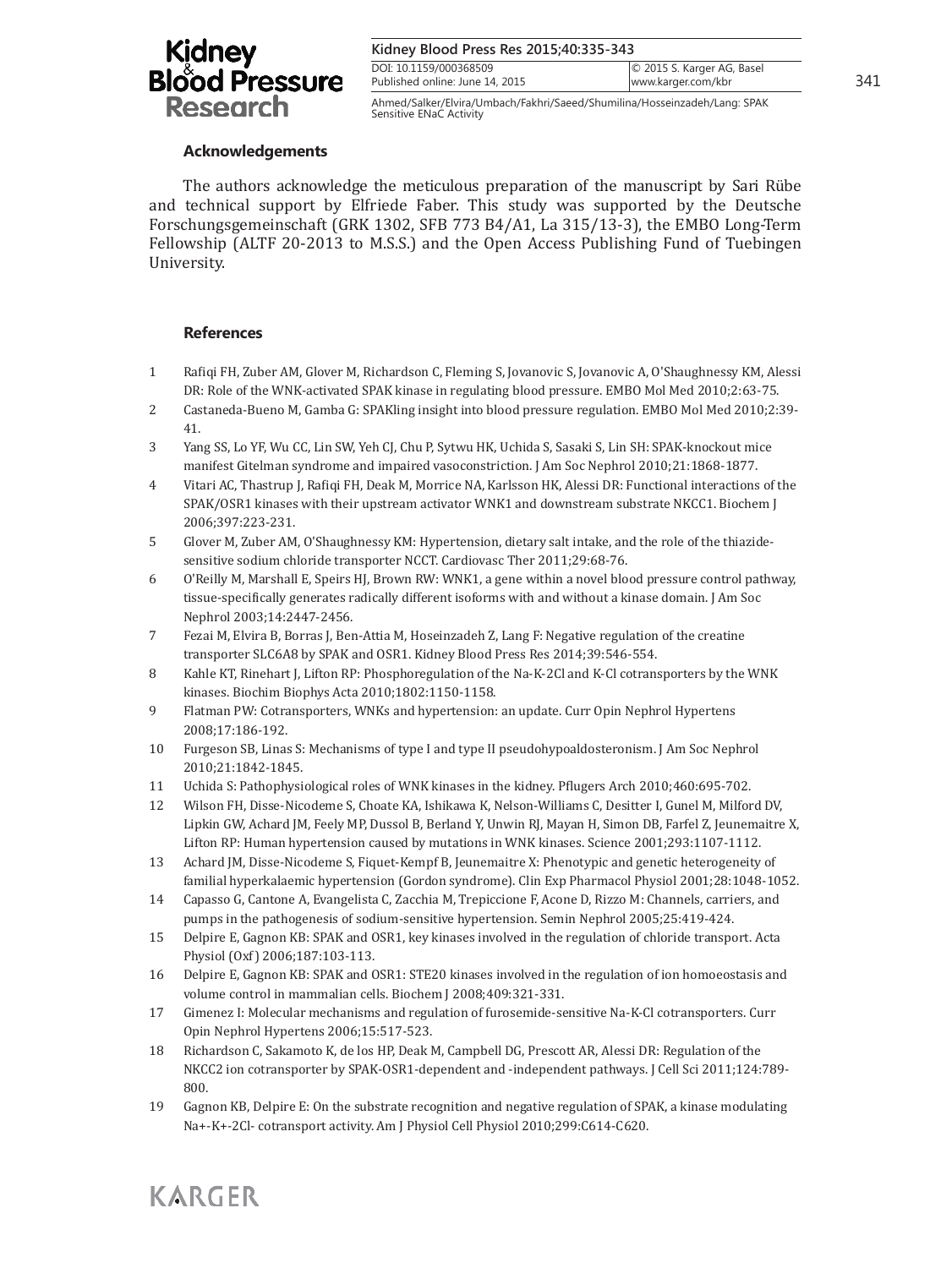#### **Kidney Blood Press Res 2015;40:335-343**

| DOI: 10.1159/000368509<br>Published online: June 14, 2015 | © 2015 S. Karger AG, Basel<br>www.karger.com/kbr | 342 |
|-----------------------------------------------------------|--------------------------------------------------|-----|
|                                                           |                                                  |     |

Ahmed/Salker/Elvira/Umbach/Fakhri/Saeed/Shumilina/Hosseinzadeh/Lang: SPAK Sensitive ENaC Activity

- 20 Glover M, O'Shaughnessy KM: SPAK and WNK kinases: a new target for blood pressure treatment? Curr Opin Nephrol Hypertens 2011;20:16-22.
- 21 Huang CL, Yang SS, Lin SH: Mechanism of regulation of renal ion transport by WNK kinases. Curr Opin Nephrol Hypertens 2008;17:519-525.
- 22 Lin SH, Yu IS, Jiang ST, Lin SW, Chu P, Chen A, Sytwu HK, Sohara E, Uchida S, Sasaki S, Yang SS: Impaired phosphorylation of Na(+)-K(+)-2Cl(-) cotransporter by oxidative stress-responsive kinase-1 deficiency manifests hypotension and Bartter-like syndrome. Proc Natl Acad Sci USA 2011;108:17538-17543.
- 23 Mercier-Zuber A, O'Shaughnessy KM: Role of SPAK and OSR1 signalling in the regulation of NaCl cotransporters. Curr Opin Nephrol Hypertens 2011;20:534-540.
- 24 Richardson C, Alessi DR: The regulation of salt transport and blood pressure by the WNK-SPAK/OSR1 signalling pathway. J Cell Sci 2008;121:3293-3304.
- 25 Villa F, Deak M, Alessi DR, van Aalten DM: Structure of the OSR1 kinase, a hypertension drug target. Proteins 2008;73:1082-1087.
- 26 Pathare G, Foller M, Daryadel A, Mutig K, Bogatikov E, Fajol A, Almilaji A, Michael D, Stange G, Voelkl J, Wagner CA, Bachmann S, Lang F: OSR1-Sensitive Renal Tubular Phosphate Reabsorption. Kidney Blood Press Res 2012;36:149-161.
- 27 Pathare G, Foller M, Michael D, Walker B, Hierlmeier M, Mannheim JG, Pichler BJ, Lang F: Enhanced FGF23 Serum Concentrations and Phosphaturia in Gene Targeted Mice Expressing WNK-Resistant Spak. Kidney Blood Press Res 2012;36:355-364.
- 28 Pasham V, Pathare G, Fajol A, Rexhepaj R, Michael D, Pakladok T, Alesutan I, Rotte A, Foller M, Lang F: OSR1 sensitive small intestinal Na+ transport. Am J Physiol 2012;303:G1212-G1219.
- 29 Rossier BC: Epithelial sodium channel (ENaC) and the control of blood pressure. Curr Opin Pharmacol 2014;15C:33-46.
- 30 Gagnon KB, Delpire E: Molecular physiology of SPAK and OSR1: two Ste20-related protein kinases regulating ion transport. Physiol Rev 2012;92:1577-1617.
- 31 Lang F, Klingel K, Wagner CA, Stegen C, Warntges S, Friedrich B, Lanzendorfer M, Melzig J, Moschen I, Steuer S, Waldegger S, Sauter M, Paulmichl M, Gerke V, Risler T, Gamba G, Capasso G, Kandolf R, Hebert SC, Massry SG, Broer S: Deranged transcriptional regulation of cell-volume-sensitive kinase hSGK in diabetic nephropathy. Proc Natl Acad Sci USA 2000;97:8157-8162.
- 32 Mia S, Munoz C, Pakladok T, Siraskar G, Voelkl J, Alesutan I, Lang F: Downregulation of Kv1.5 K channels by the AMP-activated protein kinase. Cell Physiol Biochem 2012;30:1039-1050.
- 33 Pakladok T, Almilaji A, Munoz C, Alesutan I, Lang F: PIKfyve sensitivity of hERG channels. Cell Physiol Biochem 2013;31:785-794.
- 34 Munoz C, Pakladok T, Almilaji A, Elvira B, Decher N, Shumilina E, Lang F: Up-regulation of Kir2.1 (KCNJ2) by the serum & glucocorticoid inducible SGK3. Cell Physiol Biochem. 2014;33:491-500.
- 35 Hosseinzadeh Z, Dong L, Bhavsar SK, Warsi J, Almilaji A, Lang F: Upregulation of peptide transporters PEPT1 and PEPT2 by Janus kinase JAK2. Cell Physiol Biochem 2013;31:673-682.
- 36 Almilaji A, Honisch S, Liu G, Elvira B, Ajay SS, Hosseinzadeh Z, Ahmed M, Munoz C, Sopjani M, Lang F: Regulation of the voltage gated K channel Kv1.3 by recombinant human klotho protein. Kidney Blood Press Res 2014;39:609-622.
- 37 Almilaji A, Munoz C, Hosseinzadeh Z, Lang F: Upregulation of Na+,Cl(-)-coupled betaine/gamma-aminobutyric acid transporter BGT1 by Tau tubulin kinase 2. Cell Physiol Biochem 2013;32:334-343.
- 38 Almilaji A, Sopjani M, Elvira B, Borras J, Dërmaku-Sopjani M, Munoz C, Warsi J, Lang UE, Lang F: Upregulation of the creatine transporter Slc6A8 by Klotho. Kidney Blood Press Res 2014;39:516-525.
- 39 Warsi J, Elvira B, Bissinger R, Shumilina E, Hosseinzadeh Z, Lang F: Downregulation of peptide transporters PEPT1 and PEPT2 by oxidative stress responsive kinase OSR1. Kidney Blood Press Res 2014;39:591-599.
- 40 Almilaji A, Szteyn K, Fein E, Pakladok T, Munoz C, Elvira B, Towhid ST, Alesutan I, Shumilina E, Bock CT, Kandolf R, Lang F: Down-regulation of Na/K+ atpase activity by human parvovirus B19 capsid protein VP1. Cell Physiol Biochem 2013;31:638-648.
- 41 Dermaku-Sopjani M, Almilaji A, Pakladok T, Munoz C, Hosseinzadeh Z, Blecua M, Sopjani M, Lang F: Downregulation of the Na-coupled phosphate transporter NaPi-IIa by AMP-activated protein kinase. Kidney Blood Press Res 2013;37:547-556.

# **KARGER**